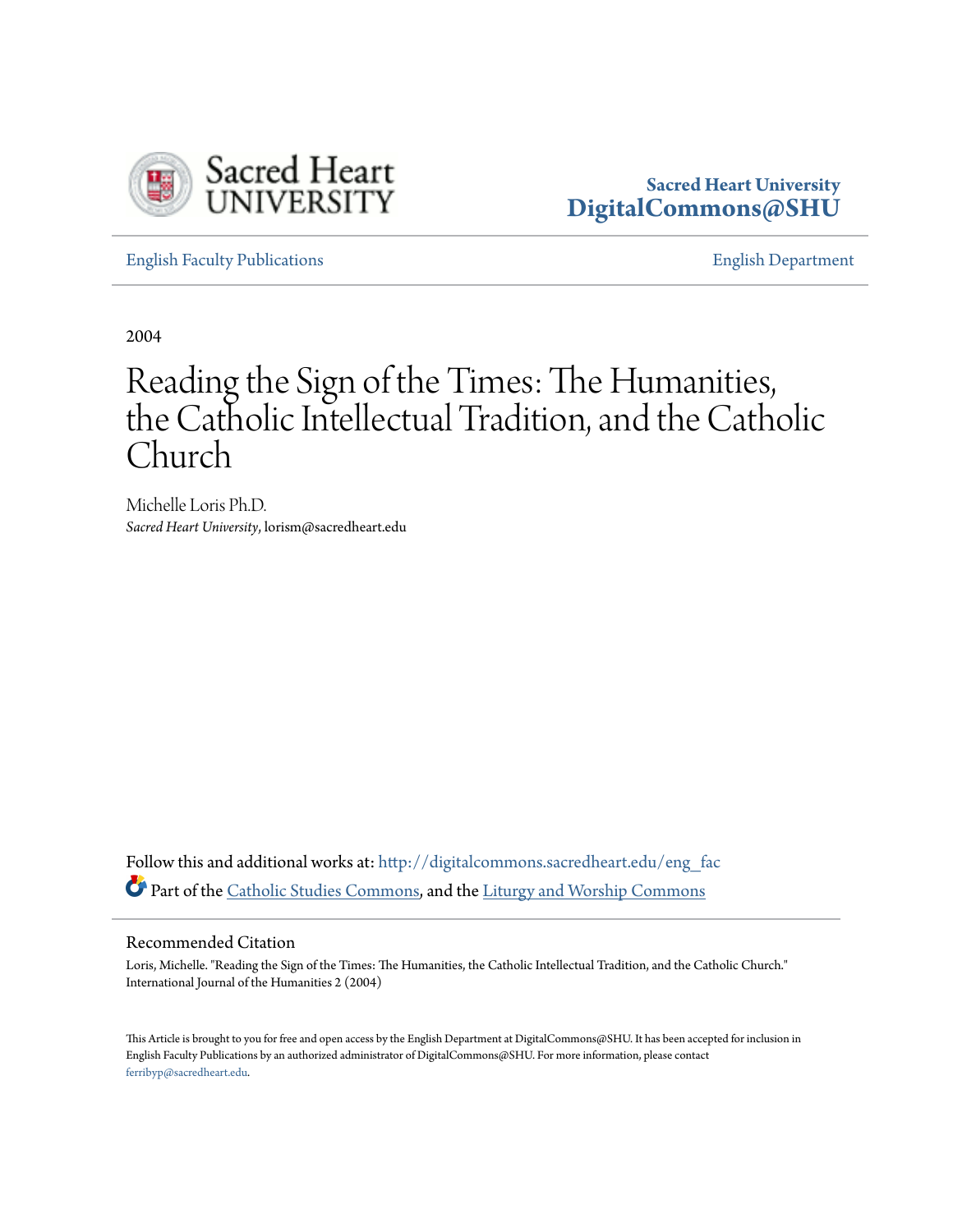# **International Journal of the Humanities**

Volume 2, 2004 Article: HC04-0067-2004

## **Reading The Sign of The Times**

### The Humanities, The Catholic Intellectual Tradition, and The Catholic Church

Michelle Loris, Professor of American Literature and Adjunct Professor of Psychology, Department of English and Modern Foreign Languages and Department of Psychology, College of Arts and Sciences, Sacred Heart University, USA.



Proceedings of the Humanities Conference 2004 **Edited by Tom Nairn and Mary Kalantzis**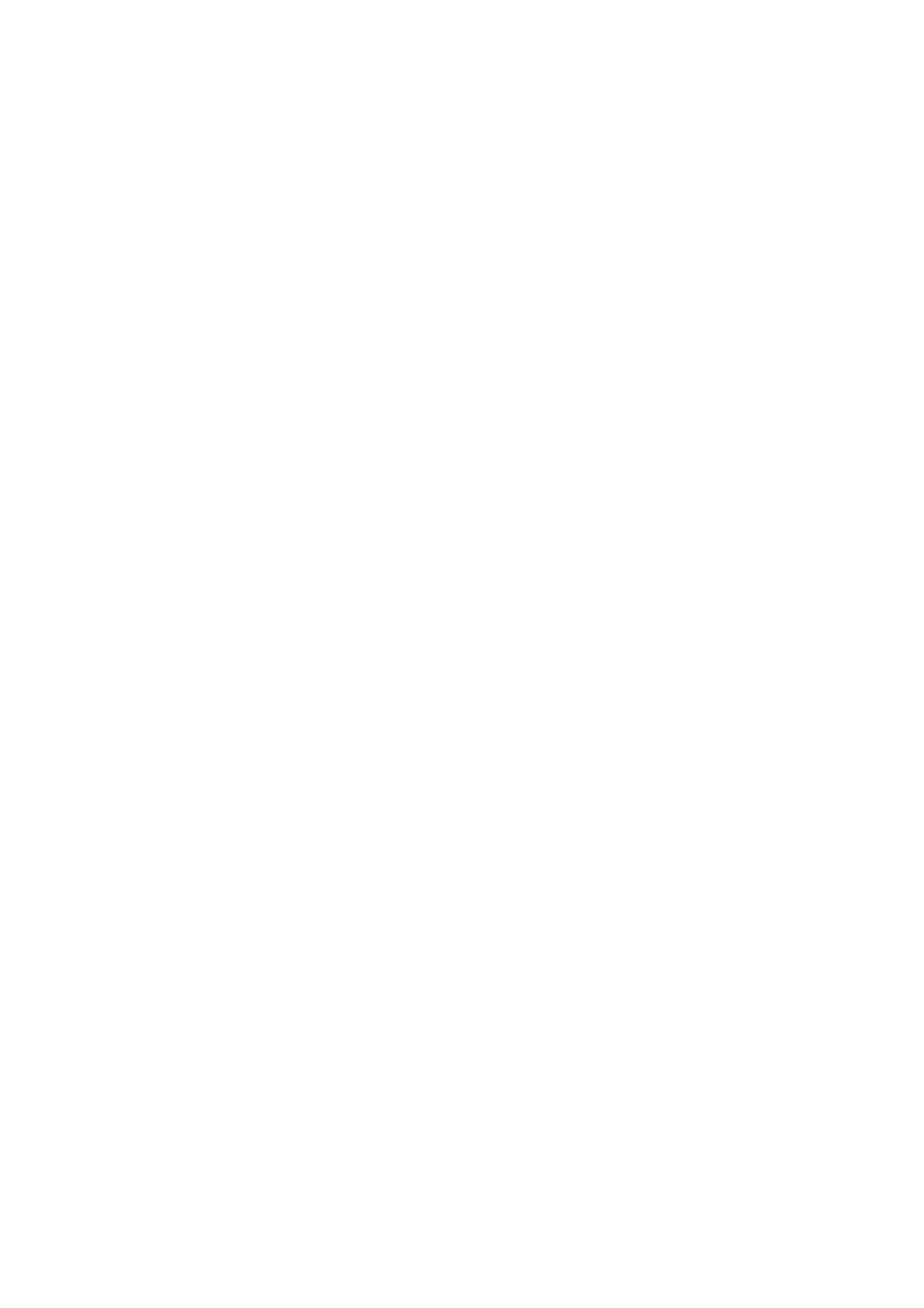# **International Journal of the Humanities**

Volume 2



C O M M O N G R O U N D

www.HumanitiesConference.com www.CommonGroundGroup.com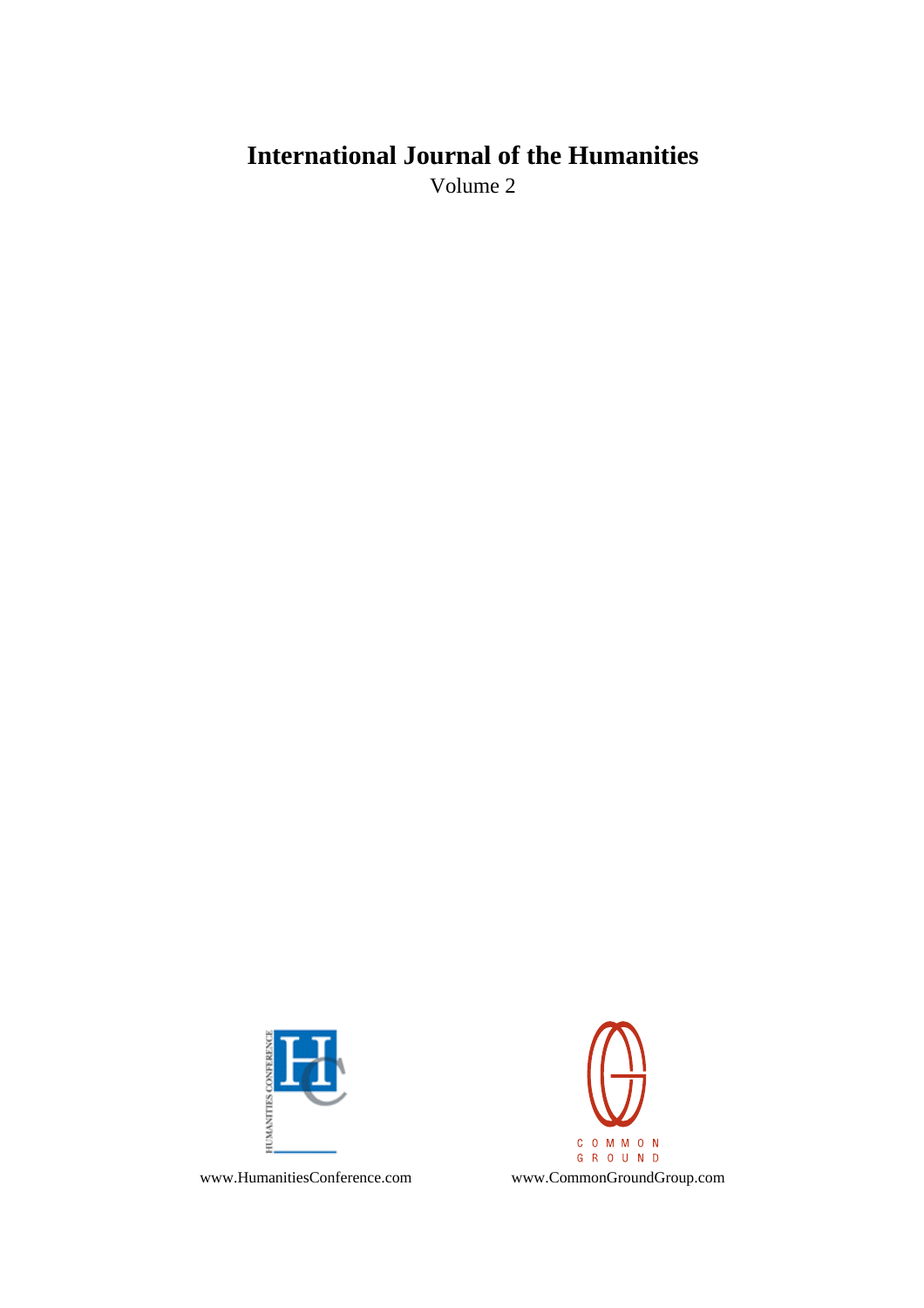This paper is published at www.Humanities-Journal.com a series imprint of the UniversityPress.com

First published in Australia in 2004/2005 by Common Ground Publishing Pty Ltd at www.Humanities-Journal.com

Selection and editorial matter copyright © Common Ground 2004/2005 Individual papers copyright © individual contributors 2004/2005

All rights reserved. Apart from fair dealing for the purposes of study, research, criticism or review as permitted under the Copyright Act, no part of this book may be reproduced by any process without written permission from the publisher.

ISSN 1447-9508 (Print) ISSN 1447-9559 (Online)

The International Journal of the Humanities is a peer-refereed journal published annually. Full papers submitted for publication are refereed by the Associate Editors through an anonymous referee process.

Papers presented at the Second International Conference on New Directions in the Humanities, Monash University Centre in Prato, Italy, 20-23 July 2004.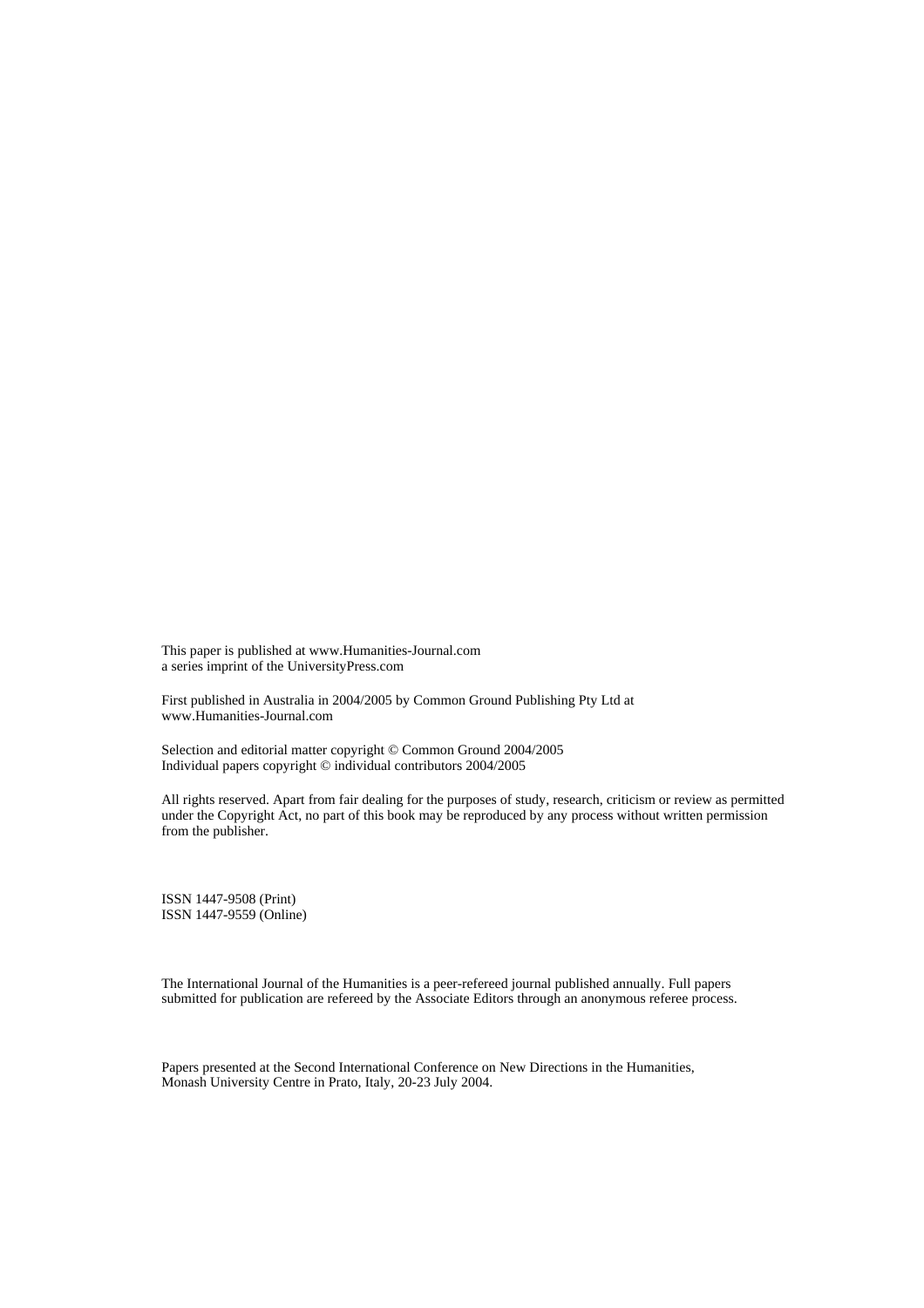### **Editors**

**Tom Nairn**, The Globalism Institute, RMIT University, Australia. **Mary Kalantzis**, Dean, Education, Language and Community Services, RMIT University, Melbourne.

### **Editorial Advisory Board of the International Journal of the Humanities**

**Juliet Mitchell**, Cambridge University, UK.

**Paul James**, Globalism Institute, RMIT University, Australia.

**Krishan Kumar**, University of Virginia, USA.

**David Christian**, San Diego State University, California, USA.

**Giorgos Tsiakalos**, Aristotle University of Thessaloniki, Greece.

**Gayatri Chakravorty Spivak**, Columbia University, USA.

**Mick Dodson**, Australian National University, Canberra, Australia.

**Jeffrey T. Schnapp**, Stanford Humanities Laboratory, Stanford University, USA.

**Nikos Papastergiadis**, The Australian Centre, University of Melbourne, Australia. **Bill Kent**, Monash Centre, Prato, Italy.

- **Felicity Rawlings-Sanaei**, Global Movements Centre, Monash University, Australia.
- **Chris Ziguras**, The Globalism Institute, RMIT University, Australia.
- **Eleni Karantzola**, Department of Mediterranean Studies, University of the Aegean, Greece.

**Bill Cope**, Common Ground, Australia.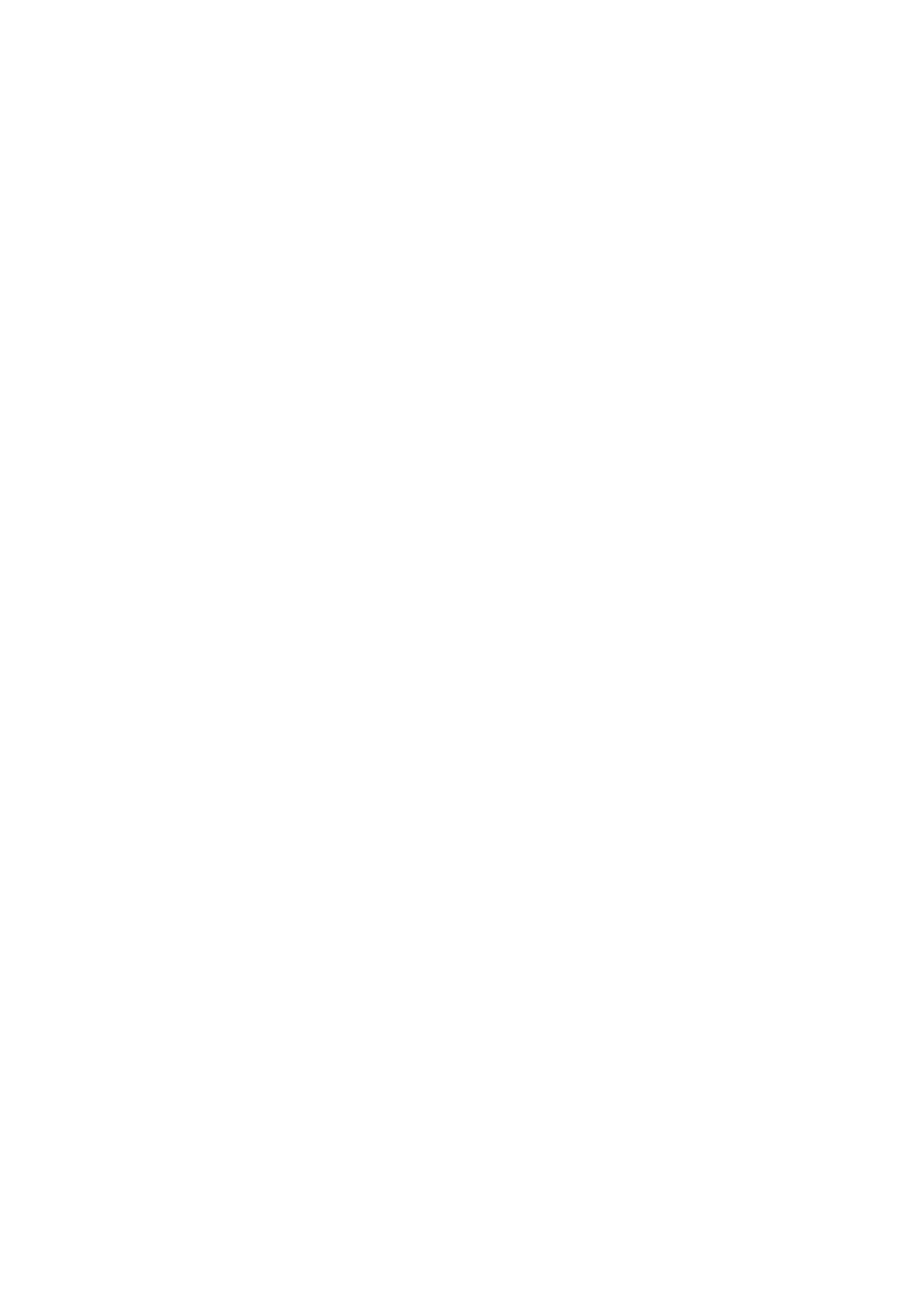## **Reading The Sign of The Times**

### The Humanities, The Catholic Intellectual Tradition, and The Catholic Church

**Michelle Loris**, Professor of American Literature and Adjunct Professor of Psychology, Department of English and Modern Foreign Languages and Department of Psychology, College of Arts and Sciences, Sacred Heart University, USA.

### **Abstract**

*This essay proposes that the humanities (and new directions in the humanities) as the centrepiece of the Catholic intellectual tradition can help the Catholic Church "read the signs of the times" in the contemporary world and in that way the Church can better serve the human family of God.* 

**Keywords**: Humanities; Catholic intellectual tradition; Second Vatican Council

### **Introduction**

Recent publications by Peter Steinfels and David Gibson are just two of many works which tell us that the Roman Catholic Church has entered 'dark times' and is possibly on the verge of an" irreversible decline" (Steinfels) in need of "a thoroughgoing transformation" (Steinfels) or a "revolution from below"(Gibson) to be led by the laity. The signs of its crisis are most dramatically seen in the multiple disclosures of child abuse by priests and the subsequent episcopal cover-ups. It is also most dishearteningly evidenced in the Church's more recent declarations regarding morality and sexuality. While these authors and others offer several recommendations for reform, one way for the Church to forge a path through and out of this darkness is for her to return to the Second Vatican Council and Pope John XXIII's invitation to the Church "to renew herself [and] to renew her relationship to the world so as to be of better service to the entire human family on its journey to God" (Cernera, RST,p.249). Pope John recommended that one way the Church could begin its own renewal and renewed relationship to the world was "to distinguish the 'signs of the times'{Matt.16.4}" ( Humanae Salutis 6 in Cernera, RST, p. 250). With this phrase, " Pope John provided the Council and Catholic theology with a theological method that takes seriously the 'signs of the times' as a source of, and a point of departure for, theological reflection" (Cernera, RST, p.256).

According to Cernera, the bishops of the Council took this method of theological reflection to express a theology of human existence which recognizes the importance of culture:

 "It is a fact bearing on the very person of man that he can come to an authentic and full humanity only through culture, that is, through the cultivation of natural goods and values. Wherever human life is

involved, therefore, nature and culture are quite intimately connected" (Gaudium et Spes53 in Cernera, RST, p. 259).

A place where the Church may reflect upon and learn from culture is in the university. Catholic universities are in a special position to provide a forum for reading the signs of the times written within culture. Catholic universities are a place uniquely structured where faith and culture may engage with each other in the intellectual enterprise. They have this singular opportunity to join faith and reason because they can draw upon the Catholic intellectual tradition which has, as its centerpiece, a profound commitment to the humanities.

The Catholic intellectual tradition, with the humanities at its core, means keeping the human person at the center of inquiry (O'Brien-Steinfels, p.8-9). Education in the humanities proposes the human development of an individual. Such an education assumes that there is a profound humanizing value in acquiring the skills of critical analysis, interpretation, and communication; in acquainting oneself with an understanding of works which bespeak human excellence; in engaging questions of meaning, purpose, and value. Most significantly, being educated in the humanities presumes that to be human is to be able to question seriously; "to ask questions, all questions, any questions judged humanly significant" (Buckley, p.113). For in the words of the Second Vatican Council, theologian Buckley relates, "the Catholic university 'strives to relate all human culture to salvation'" (p.113).

For the Church, then, to renew her relation with the contemporary world, she may look to the Second Vatican Council's counsel to 'distinguish the signs of the times' within the contemporary culture. One way for the Church to do that is to turn to its own Catholic universities and Catholic intellectual tradition which is formed around the humanities.

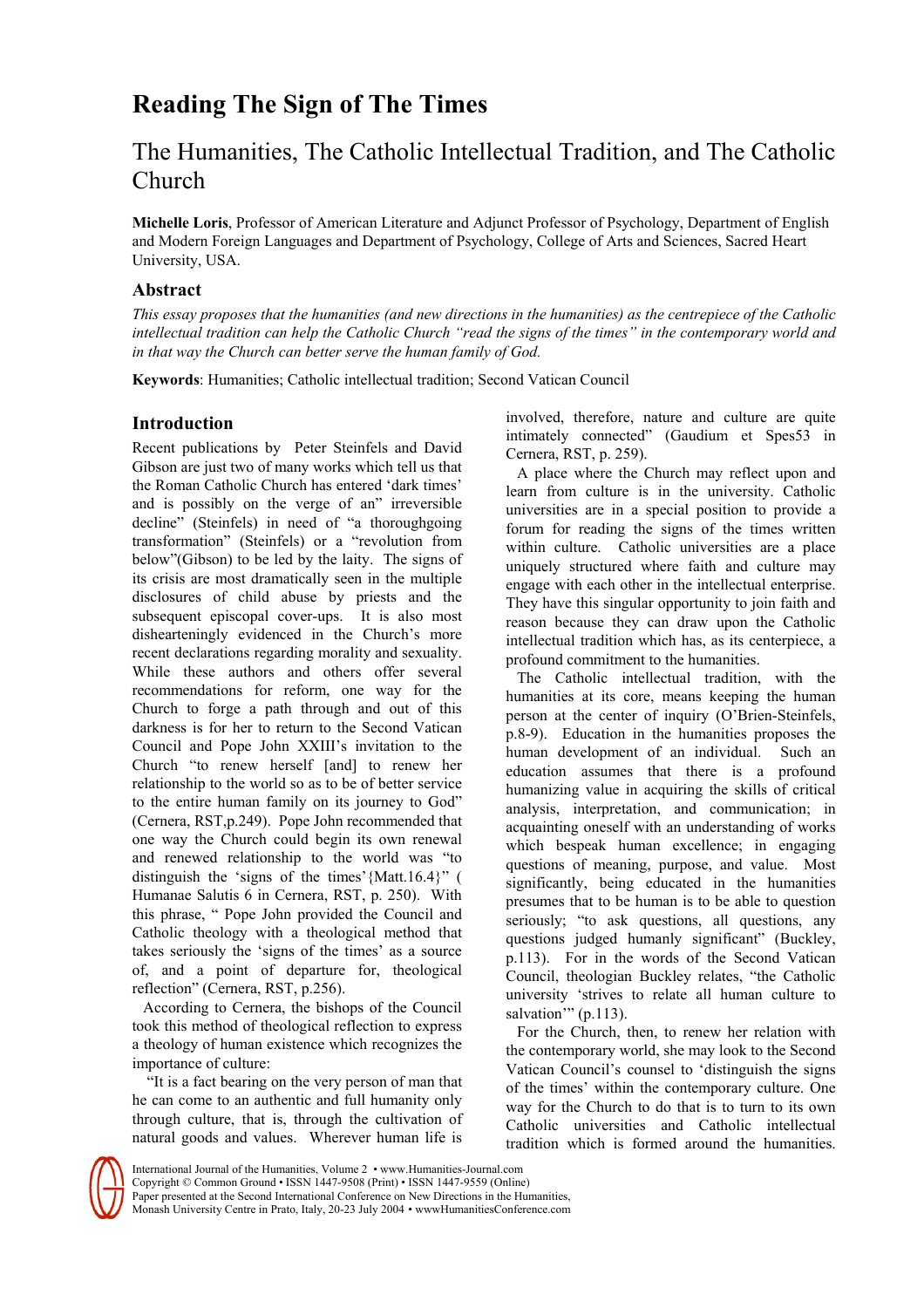Having given this background as way of introduction then, this essay will discuss how the Catholic intellectual tradition, with the humanities at its core, may help the Church read 'the signs of the times' in the contemporary world.

### **Reading the 'Signs of the Times'**

By convening the Second Vatican Council, John XXIII made a remarkable move to turn the Catholic Church's focus toward the human family and its human history. He wrote that the Church "has followed step by step the evolution of peoples, scientific progress and social revolution" (Humanae Salutis 6 in Cernera, RST p.251). According to theologian Cernera, for Pope John, the Church needed to "know how to distinguish the 'signs of the times.' The Council was to do this by understanding better the great events occurring in history and by listening to the voice of the Lord in these signs of the times" (RST,p.249). Cernera goes on to explain the significance of the Pope's words:

 "These statements are noteworthy for us because they show that Pope John was deeply aware of the intimate relationship between the Church and the signs of the times. Not only was there a message in the great events of the times, there was also a call for the Church to follow these events step by step." (RST p.249)

Cernera tells us that "In the process the Church herself will be transformed and renewed" (Cernera, RST p.252). Furthermore, Pope John identified those issues which constituted the 'signs of the times': equality, peace, social and economic justice, civil and human rights, and freedom. According to Cernera, "the Church had the duty of 'scrutinizing the signs of the times and interpreting them in the light of the Gospel. [It was the responsibility of] the Church to recognize and understand the world in which we live" (Gaudium et Spes 4 in RST p.257- 258). Cernera continues: "The Council recognized that 'the human race… [was]…passing through a new stage of history… [characterized by]…profound and rapid changes'" (Gaudium et Spes4 in RSTp.258).

Cernera explains to us that the Council recognized the importance of contemporary culture especially due to the enormous growth of the natural, human, social sciences and the progress in technology and communication. He quotes Gaudium et Spes 53: "It is a fact bearing on the very person of man that he can come to an authentic and full humanity only through culture….Where human life is involved, therefore, nature and culture are quite intimately connected "(RSTp.259). Thus the 'signs of the times' can be seen in today's historical events, social and political movements, and scientific discovery. Cernera asserts that reading the 'signs of the times' "requires the recognition that God's word is not exhausted in the Scriptures or even in the living tradition of the Church. Rather, it challenges

theology to search for the word of God in contemporary history as well" ( RSTp.271). So that the Church may renew itself and its relationship with the world, then, she can read 'the signs of the times' in contemporary history and culture.

### **The Catholic Intellectual Tradition and the Humanities**

The Council recognized, too, that reading the signs of the times required ongoing exploration and inquiry into questions of meaning, purpose, and value. Such questions need to be "recogniz[ed] with a new sharpness" (Gaudium et Spes10 in Cernera, RST, p.259). The kind of questions to be explored typified the kind of inquiry that characterizes the humanities: what does it mean to be human? What is this sense of sorrow, evil, of death which continues despite so much progress? What is the purpose of our existence? What can the human person offer to society? What can the human person expect from society? (Gaudium et Spes 10 in Cernera, RST, p.259). Inquiry into such kinds of questions requires examining 'the signs of the times' for each era of human life and human history. Catholic universities, and the Catholic intellectual tradition which is formed around the humanities, are exquisitely situated to explore and examine these questions.

First, the Catholic university provides a forum for both faith and culture to join each other. As theologian Buckley explains, "the Catholic university essentially presupposes that serious religious and humane commitment constitute a crucially important focus of human life and belong in a university that is to comprise all human culture" (10). He elaborates:

 "Any academic movement towards meaning or coherence or truth, whether in the humanities, the sciences, of the professions, is inchoatively religious…. [that is, it is ] the drive of the human mind toward ultimacy, i.e. towards a completion or a whole, in which it can obtain comprehensive sense…unless the culture arrests its progress by dictating the despair of its fulfillment….Similarly, the commitments and instincts of faith are inescapably towards the academic….the dynamism inherent in the experience of faith – if not inhibited by fideism – is towards the understanding of both itself and of its relationship to every other dimension of life."(15-16)

Buckley reasserts "the Catholic university is that community of higher education which issues out of the Church and in which the Church, in the words of the Second Vatican Council, 'strives to relate all human culture to the announcement of salvation.' This is 'all human culture,' comprising whatever passes for significant discourse, for philosophic, scientific, and humanistic inquiry" (16).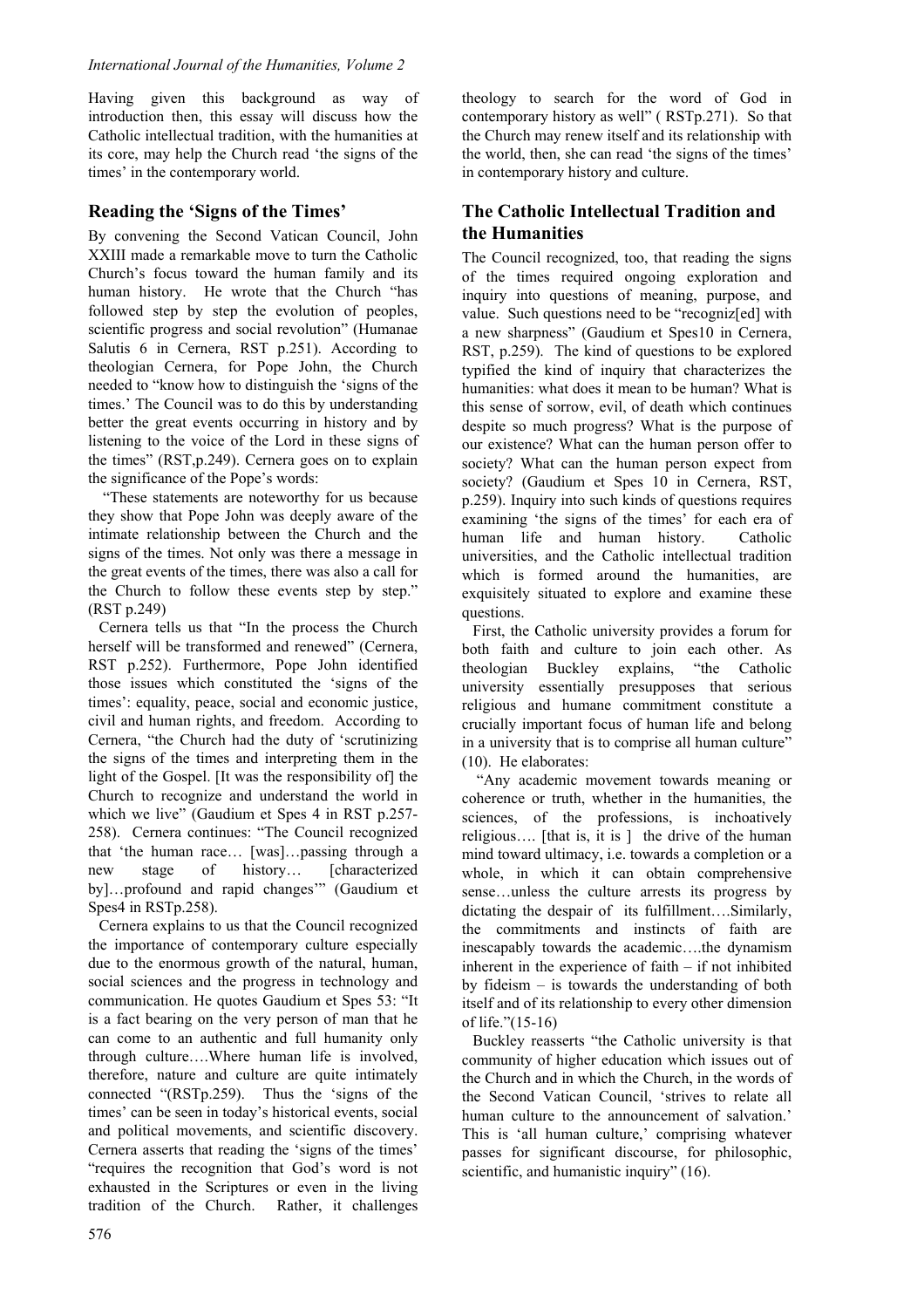Inquiry is the essential work of the university intellectual, and inquiry requires the ability to ask any question judged humanely significant. Catholic universities can provide this forum for inquiry. In the words of Cernera, "The Catholic university maintains that there is a fundamental relation of compatibility and continuity between faith and reason….Reason can be allowed to, indeed, encouraged to, in the words of John Paul II 'search for truth wherever analysis and evidence leads'" (Cernera, SHU REVIEW, p.78). Cernera concludes that "This principle forms the basis for a strong defense of academic freedom at a Catholic university" (79).

The basis for this freedom of inquiry within the Catholic university can also be found in the humanities which are the core of a Catholic university education. The freedom for inquiry into all that comprises humanity and human culture constitutes the core of education in the humanities. Education in the humanities, even in its origins in the Middle Ages, was founded upon this idea of inquiry. Buckley relates that "in the 1120's Hugh St Victor, giving directives to students who came to Paris to study, insisted that the 'seven liberal arts are called liberal either because they require minds which are liberal, that is liberated and practiced…or because only free and noble men were accustomed to study them.' To educate in the arts and humanities is to educate for freedom. One taught these universal [subjects] to students in the Middle Ages because these disciplines would free them" (Buckley, p90). During the Renaissance, Buckley relates, "Renaissance humanists bent upon reforming the program of the Middle Ages, proposed another program, 'that of the five studia humanitas'....a program that would have as its purpose the formation of a competent Christian leader….Such an education would form the whole person" (94). Buckley continues to explain that the focus of education in the humanities, then, is on "what it means to be a human being, a lived and accepted experience which can be articulated and examined in such disciplines as psychology, literature, philosophy, history, sociology, education, and theology" (113).

The humanities, therefore, as the centerpiece of the Catholic intellectual tradition, and based upon the free and full inquiry into all that comprises the human and human culture, can provide a way for the Catholic church to read the 'signs of the times' in the contemporary world.

#### **New Directions in the Humanities**

Today many agree that a reformulation of the humanities is in order. Buckley tells that "it is almost universally agreed that a radical reform is again needed in the liberal arts or humanities" (115). He cautions that "the university cannot simply return to the solutions of the Middle Ages or the

Renaissance, however much it can learn from its genius….It is faced with problems whose special character demands its own response and whose continued presence demands rethinking of the humanistic aim of the university"(115). Peter Stienfels similarly calls for a new direction in the Catholic intellectual tradition which is formed around the humanities: "A changed intellectual context, with a growing appreciation of community, tradition, diversity, and multiculturalism offers opportunities to explain the intellectual and educational integrity of Catholic higher education to the academic world" (17). According to Cernera, "The Catholic university is the place where the search for truth is cherished and nourished. Since the truth is whole, there is also a fundamental unity and interconnectedness of knowledge. This conviction of the Catholic intellectual tradition is the basis for interdisciplinary approached to learning" (SHU REVIEW, p.81). To explain the need for a new interdisciplinary approach to the humanities, Buckley quotes Richard McKeon, a major figure in American philosophy of education, "'Interdisciplinary education and research cannot be achieved simply by juxtaposing, adding, or uniting disciplines….We need new disciplines to identify and transmit the arts by which men act and integrate their purpose and knowledge'"(116). Further, the call for a reformulation of the humanities must include a call to serve and to act within the contemporary world. Buckley advocates that "the humanities themselves must advance in their self understanding to cultivate the kind of human being who can respond to this contemporary world of suffering"(121). Robert Hutchins (quoted in Buckley) adds that a student "may even derive from a liberal education some concept of the difference between a bad world and a good one and some notion of the ways in which one could be turned into the other'"( Buckley, p. 116).

A response to this call for a reformulation of the humanities may be seen in an article published in THE CHRONICLE OF HIGHER EDUCATION. Authors Davidson and Goldberg explain that calling for a reformulation of the humanities is no longer a matter of proposal, but more gladly, is now a matter of fact to be acknowledged, celebrated, and utilized. They write: "Over the past two decades the humanities have been reconfigured both across traditional divides and within entities called 'traditional humanities departments'….Humanities departments have been transformed in many directions, with many emphases, but all show the marks of interdisciplinary areas such as ethnic studies, gender studies, cultural studies, or global studies…. Critical theory has broadened the base of reading in philosophy, sociology, ethnography, anthropology, and political and social theory. Concomitantly, those areas of social sciences…have adopted literary theory and methods of